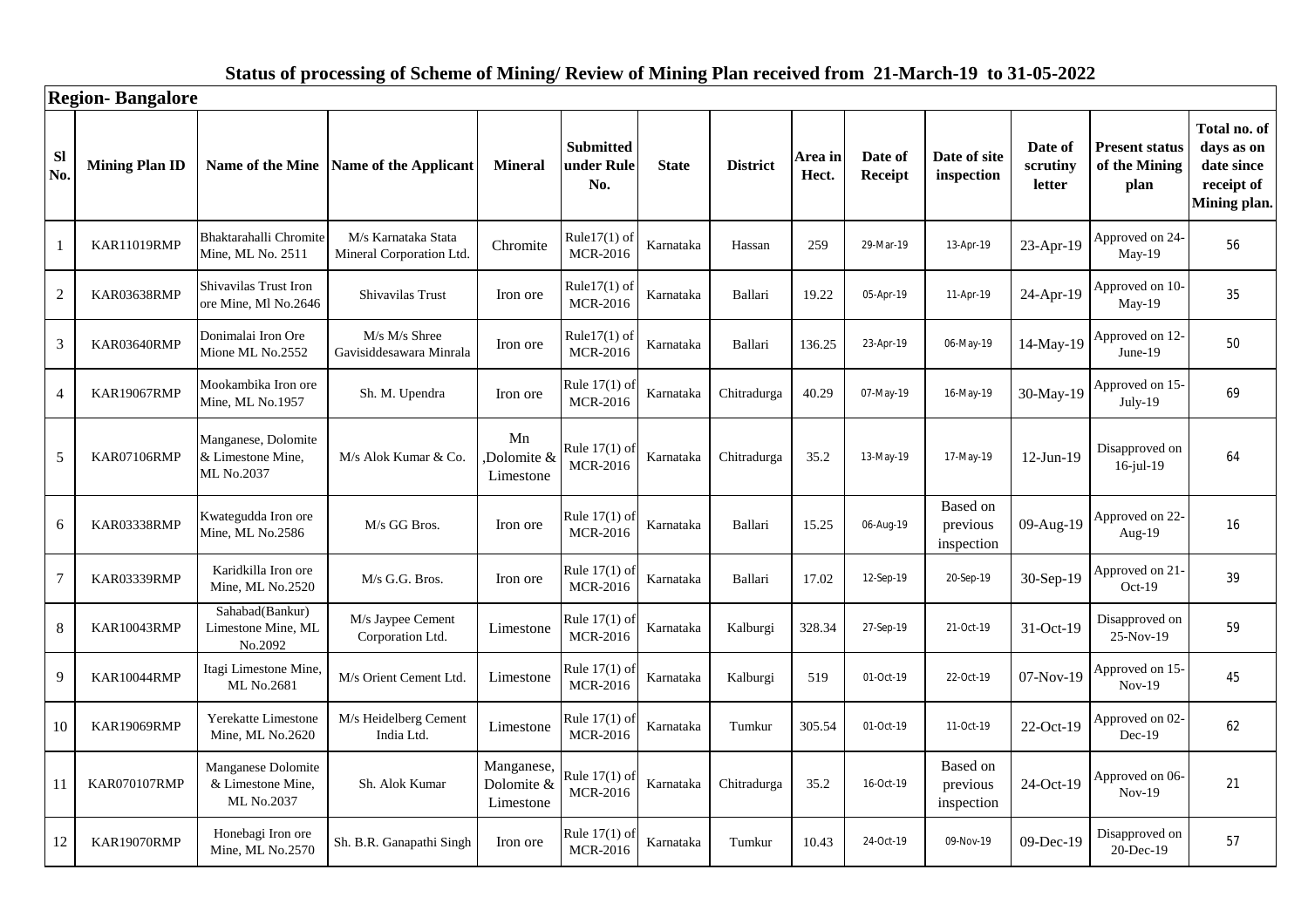|                  | <b>Region-Bangalore</b> |                                                           |                                           |                       |                                       |              |                 |                  |                    |                            |                               |                                                |                                                                        |
|------------------|-------------------------|-----------------------------------------------------------|-------------------------------------------|-----------------------|---------------------------------------|--------------|-----------------|------------------|--------------------|----------------------------|-------------------------------|------------------------------------------------|------------------------------------------------------------------------|
| <b>SI</b><br>No. | <b>Mining Plan ID</b>   |                                                           | Name of the Mine Name of the Applicant    | <b>Mineral</b>        | <b>Submitted</b><br>under Rule<br>No. | <b>State</b> | <b>District</b> | Area in<br>Hect. | Date of<br>Receipt | Date of site<br>inspection | Date of<br>scrutiny<br>letter | <b>Present status</b><br>of the Mining<br>plan | Total no. of<br>days as on<br>date since<br>receipt of<br>Mining plan. |
| 13               | KAR03340RMP             | Sanklapuram Iron ore<br>Mine, ML No.-2682                 | M/s RBSSN                                 | Iron Ore              | Rule 17(1) of<br>MCR-2016             | Karnataka    | Ballari         | 111.09           | 06-Nov-19          | 06-Nov-19                  | 25-Nov-19                     | Approved on 13-<br>$Dec-19$                    | 37                                                                     |
| 14               | KAR14054RMP             | <b>Taloor Magnesite</b><br>Mine ML.No. 2484               | Shri N.Rajashhekar                        | Magnesite             | Rule 17(1) of<br>MCR-2016             | Karnataka    | Mysore          | 12.1             | 02-Dec-19          | 03-Jan-20                  | $10-Jan-20$                   | Approved on 05-<br>Feb-2020                    | 65                                                                     |
| 15               | KAR07108RMP             | Bahadurgatta<br>Manganese Mine, ML<br>No.1584             | Sh. K. Chandranath                        | Manganese             | Rule 17(1) of<br><b>MCR-2016</b>      | Karnataka    | Chitradurga     | 20.23            | 13-Dec-19          | 07-Jan-20                  | $17-Jan-20$                   | Approved on 31-<br>$Jan-20$                    | 49                                                                     |
| 16               | KAR03341RMP             | Donimalai Iron ore<br>Mine, ML No.2396                    | M/s NMDC Ltd.                             | Iron ore              | Rule 17(1) of<br><b>MCR-2016</b>      | Karnataka    | Ballari         | 597.54           | 16-Dec-19          | $\equiv$                   | $\sim$                        | Withdrawn by<br>the Lessee on 17-<br>feb-2020  | 63                                                                     |
| 17               | <b>KAR27024RMP</b>      | Hullikate Manganese<br>Mine, Ml No.2571                   | M/s Bharat Parikh &<br>Comp.              | Manganese             | Rule 17(1) of<br><b>MCR-2016</b>      | Karnataka    | Davangere       | 32.23            | 17-Dec-19          | 08-Jan-20                  | 23-Jan-20                     | Approved on 03-<br>Feb-20                      | 48                                                                     |
| 18               | KAR03343RMP             | Subrayanahalli Iron ore<br>Mine, ML No.2629               | M/s KSMC Ltd.                             | Iron Ore              | Rule 17(1) of<br><b>MCR-2016</b>      | Karnataka    | Ballari         | 80.06            | 01-Jan-20          | 13-Jan-20                  | 24-Jan-20                     | Approved on 12-<br>Feb-20                      | 42                                                                     |
| 19               | <b>KAR14055RMP</b>      | Mundur Vermiculite<br>Mine, ML No.2503                    | M/s Dugar Insulations<br>India Pvt. Ltd.  | Vrmiculite            | Rule 17(1) of<br><b>MCR-2016</b>      | Karnataka    | Mysore          | 4.563            | 09-Jan-20          | 05-Feb-20                  | 12-Feb-20                     | Approved on 06-<br>March-20                    | 57                                                                     |
| 20               | <b>KAR19071RMP</b>      | Karekurchi Iron and<br>Manganese ore Mine,<br>ML No.2028, | M/s Karnataka Limpo<br>Cement Industries. | Iron $&$<br>Manganese | Rule $17(1)$ of<br><b>MCR-2016</b>    | Karnataka    | Tumkur          | 15.55            | 16-Jan-20          | 04-Feb-20                  | 13-Feb-20                     | Approved on 06-<br>March-20                    | 50                                                                     |
| 21               | KAR07109RMP             | Kudre Kanive Kaval<br>Mn Mine ML.No.2659                  | M/s. Jaylakshmi Minerals                  | Manganese             | Rule 17(1) of<br><b>MCR-2016</b>      | Karnataka    | Chitradurga     | 9.71             | 03-Feb-20          | 14-Feb-20                  | 25-Feb-20                     | Approved on 11<br>March-20                     | 37                                                                     |
| 22               | KAR14056RMP             | Karigala Kyanite Mine<br>ML.No. 2286                      | Sri Md. Akram                             | Kyanite               | Rule 17(1) of<br><b>MCR-2016</b>      | Karnataka    | Mysore          | 12.14            | 03-Feb-20          | 06-Feb-20                  | 24-Feb-20                     | Approved on 12-<br>March-20                    | 38                                                                     |
| 23               | <b>KAR10045RMP</b>      | Malkhed Limestone<br>Mine, ML No.1684                     | M/s Sri Balaji Cements &<br>power Ltd.    | Limestone             | Rule 17(1) of<br><b>MCR-2016</b>      | Karnataka    | Kalburgi        | 64.73            | 12-Feb-20          | 27-Feb-20                  | 13-Mar-20                     | <b>Finally Approved</b><br>on29-June-2020      | 138                                                                    |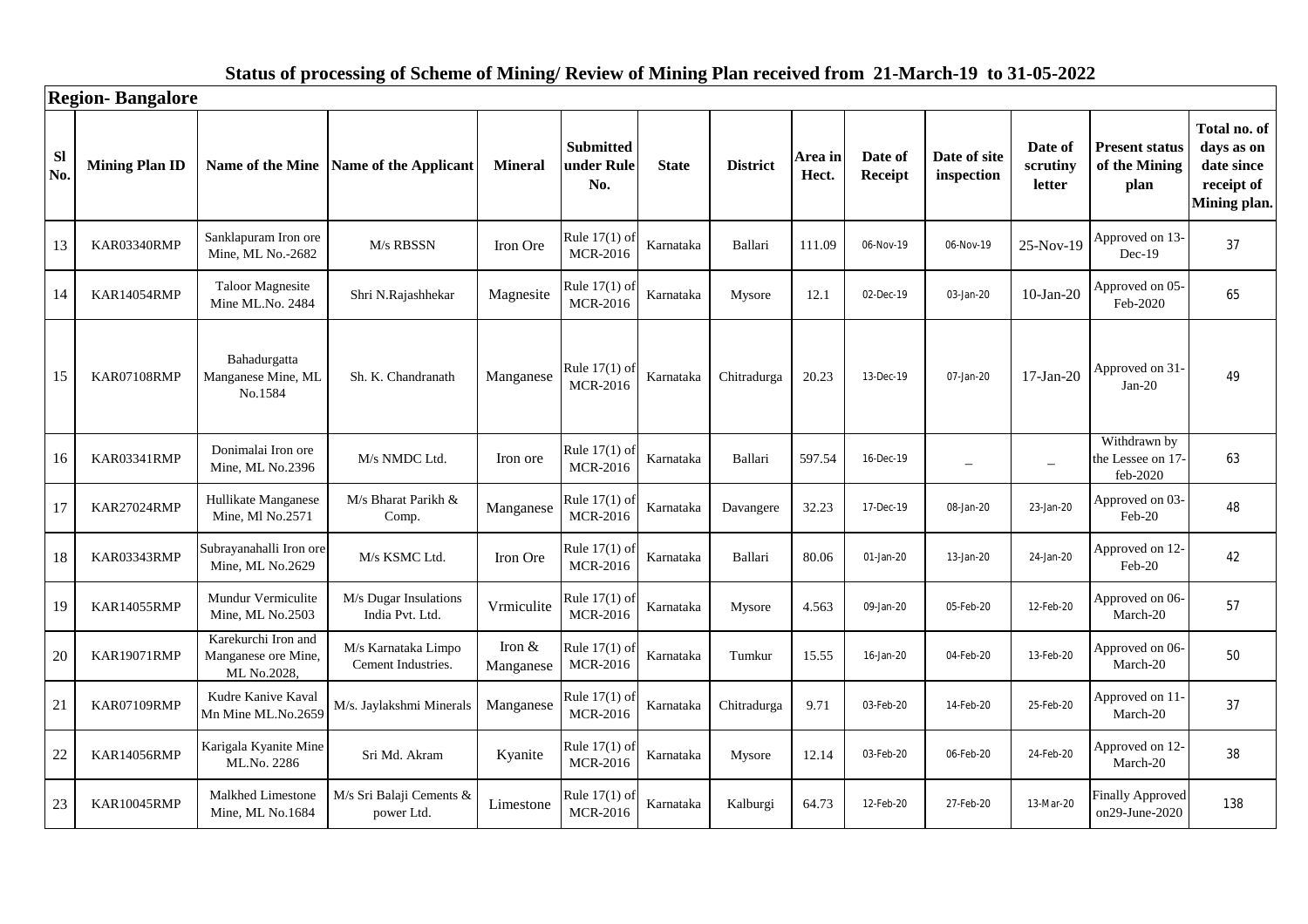|                  | <b>Region-Bangalore</b> |                                                         |                                        |                                      |                                       |              |                 |                  |                    |                                    |                               |                                                |                                                                        |
|------------------|-------------------------|---------------------------------------------------------|----------------------------------------|--------------------------------------|---------------------------------------|--------------|-----------------|------------------|--------------------|------------------------------------|-------------------------------|------------------------------------------------|------------------------------------------------------------------------|
| <b>SI</b><br>No. | <b>Mining Plan ID</b>   |                                                         | Name of the Mine Name of the Applicant | <b>Mineral</b>                       | <b>Submitted</b><br>under Rule<br>No. | <b>State</b> | <b>District</b> | Area in<br>Hect. | Date of<br>Receipt | Date of site<br>inspection         | Date of<br>scrutiny<br>letter | <b>Present status</b><br>of the Mining<br>plan | Total no. of<br>days as on<br>date since<br>receipt of<br>Mining plan. |
| 24               | <b>KAR19072RMP</b>      | Shivsandra Manganese<br>Ore Mine, ML<br>No.2636         | Smt. Sunanda V. Allum                  | Manganese                            | Rule 17(1) of<br><b>MCR-2016</b>      | Karnataka    | Tumkur          | 21.38            | 24-Feb-20          | Based on<br>earlier<br>inspection. | 05-Mar-20                     | Finally approved<br>on 06/05/2020              | 72                                                                     |
| 25               | KAR03345RMP             | Dharamapur Iron ore<br>Mine, ML No.2309                 | M/s Zeenath Transport<br>Company       | Iron ore                             | Rule 17(1) of<br><b>MCR-2016</b>      | Karnataka    | Ballari         | 36.42            | 17-Mar-20          | Based on<br>earlier<br>inspection. | 23-Mar-20                     | Finally approved<br>on 21/05/2020              | 96                                                                     |
| 26               | KAR03346RMP             | Shivavilas Trust Iron<br>ore Mine, Ml No.2646           | Shivavilas Trust                       | Iron ore                             | Rule $17(1)$ of<br><b>MCR-2016</b>    | Karnataka    | Ballari         | 19.22            | 28-May-20          | Based on<br>earlier<br>inspection. | 09-Jun-20                     | Approved on 23-<br>June-20                     | 26                                                                     |
| 27               | KAR03347RMP             | Rajapur Iron ore Mine<br>ML No.2514                     | K.M. Pravathamma                       | Iron ore                             | Rule $17(1)$ of<br><b>MCR-2016</b>    | Karnataka    | Ballari         | 24.82            | 28-May-20          | Based on<br>earlier<br>inspection. | 12-Jun-20                     | Withdrawn by<br>the Lessee on 28-<br>July-2020 | 61                                                                     |
| 28               | <b>KAR27029RMP</b>      | Hullikate Manganese<br>Mine, Ml No.1992                 | M/s Mineral Enterprises<br>Ltd.        | Manganese                            | Rule $17(1)$ of<br><b>MCR-2016</b>    | Karnataka    | Davangere       | 24.65            | 19-Jun-20          | $31-Jul-20$                        | 12-Aug-20                     | Approved on 14-<br>Sep-20                      | 87                                                                     |
| 29               | <b>KAR14057RMP</b>      | Hunaganahalli<br>Graphite & Kyanite<br>Mine, ML No.2341 | M/s Karnataka Mining<br>Ind.           | Graphite and Rule17(1) of<br>Kyanite | <b>MCR-2016</b>                       | Karnataka    | Mysore          | 60.7             | 19-Aug-20          |                                    |                               | Withdrawn by<br>the Lessee on 28-<br>Aug-2020  | 9                                                                      |
| 30               | KA03348RMP              | Donimalai Iron Ore<br>Mine, ML No.2396                  | M/s NMDC Ltd.                          | Iron ore                             | Rule17 $(1)$ of<br><b>MCR-2016</b>    | Karnataka    | <b>Ballari</b>  | 597.54           | 07-Sep-20          | 17-Sep-20                          | 09-Oct-20                     | Approved on 3-<br>Dec-2020                     | 87                                                                     |
| 31               | KAR03349RMP             | Hariginadona Iron ore<br>Mine                           | Sh. Allum Prashanth                    | Iron ore                             | Rule $17(1)$ of<br><b>MCR-2016</b>    | Karnataka    | Ballari         | 76.63            | 11-Sep-20          | 15-Sep-20                          | 25-Sep-20                     | Approved on 19-<br>$Nov-20$                    | 69                                                                     |
| 32               | KAR03350RMP             | Sanjeevarayanakote<br>Iron ore Mine, ML No<br>2289      | Sh. Allum Prashanth                    | Iron ore                             | Rule $17(1)$ of<br><b>MCR-2016</b>    | Karnataka    | Ballari         | 42.42            | 11-Sep-20          | 16-Sep-20                          | 24-Sep-20                     | Approved on 13-<br>$Nov-20$                    | 63                                                                     |
| 33               | KAR03351RMP             | Haddinapade Iron ore<br>Mine, ML No.2516                | Sh. B. Rudra Gouda                     | Iron ore                             | Rule $17(1)$ of<br><b>MCR-2016</b>    | Karnataka    | Ballari         | 79.806           | 06-Oct-20          | 19-Oct-20                          | 27-Oct-20                     | Approved on 09-<br>$Nov-20$                    | 34                                                                     |
| 34               | <b>KAR10096RMP</b>      | Rajashree Cement<br>Limestone Mine, Ml<br>No.2666       | M/s Ultratech Cement Ltd.              | Limestone                            | $Rule17(1)$ of<br><b>MCR-2016</b>     | Karnataka    | Kalburgi        | 733.82           | 06-Oct-20          | 13-Oct-20                          | 26-Oct-20                     | Approved on 03-<br>Dec-20                      | 58                                                                     |
| 35               | KAR03352RMP             | Donimalai Iron Ore<br>Mine                              | M/s Nadeem Minerals                    | Iron ore                             | Rule17 $(1)$ of<br><b>MCR-2016</b>    | Karnataka    | Kalburgi        | 53.82            | 08-Oct-20          | 23-Oct-20                          | 04-Nov-20                     | Approved on 24-<br>$Nov-20$                    | 47                                                                     |
| 36               | KAR07112RMP             | Mathod Limestone<br>Mine (ML No.2342)                   | M/s The Ramco cements<br>Ltd.          | Limestone                            | Rule $17(1)$ of<br><b>MCR-2016</b>    | Karnataka    | Chitradurga     | 111.3            | 15-Oct-20          | 16-Nov-20                          | 01-Dec-20                     | Approved on 15-<br>Dec-20                      | 68                                                                     |
| 37               | <b>KAR16019RMP</b>      | Hirabuddini Gold<br>Mine, ML No.2578                    | M/s Hutti Gold Mines Ltd.              | Gold                                 | Rule $17(1)$ of<br><b>MCR-2016</b>    | Karnataka    | Raichur         | 22.18            | 21-Oct-20          | 05-Nov-20                          | 16-Nov-20                     | Approved on 31-<br>Dec-20                      | 71                                                                     |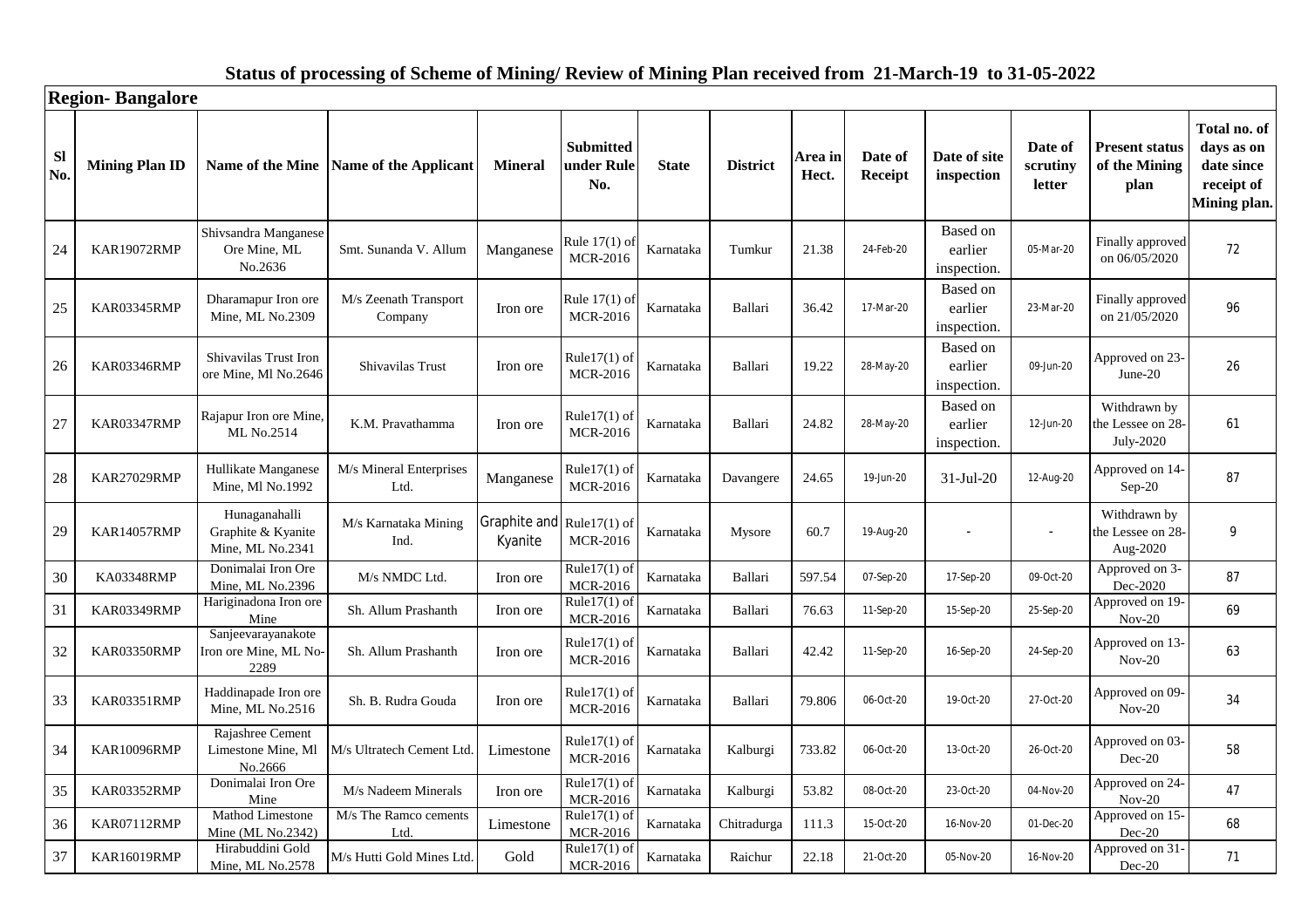|                  | <b>Region-Bangalore</b> |                                                           |                                        |                        |                                       |              |                 |                  |                    |                                    |                                      |                                                                                                                                            |                                                                        |
|------------------|-------------------------|-----------------------------------------------------------|----------------------------------------|------------------------|---------------------------------------|--------------|-----------------|------------------|--------------------|------------------------------------|--------------------------------------|--------------------------------------------------------------------------------------------------------------------------------------------|------------------------------------------------------------------------|
| <b>SI</b><br>No. | <b>Mining Plan ID</b>   |                                                           | Name of the Mine Name of the Applicant | <b>Mineral</b>         | <b>Submitted</b><br>under Rule<br>No. | <b>State</b> | <b>District</b> | Area in<br>Hect. | Date of<br>Receipt | Date of site<br>inspection         | Date of<br>scrutiny<br><b>letter</b> | <b>Present status</b><br>of the Mining<br>plan                                                                                             | Total no. of<br>days as on<br>date since<br>receipt of<br>Mining plan. |
| 38               | <b>KAR16020RMP</b>      | <b>UTI Gold Mines</b>                                     | M/s Hutti Gold Mines Ltd.              | Gold                   | Rule17 $(1)$ of<br><b>MCR-2016</b>    | Karnataka    | Raichur         | 47.96            | 21-Oct-20          | 03-Nov-20                          | 16-Nov-20                            | Approved on 31-<br>Dec-20                                                                                                                  | 71                                                                     |
| 39               | KAR03353RMP             | Ramanmalai Iron Ore<br>Mine                               | M/s VESco.                             | Iron ore               | Rule $17(1)$ of<br><b>MCR-2016</b>    | Karnataka    | Ballari         | 53.16            | 29-Oct-20          | 20-Nov-20                          | 03-Dec-20                            | Approved on 11<br>Dec-2020                                                                                                                 | 43                                                                     |
| 15               | KRL08004RMP             | Pandarthu Limestone<br>Mine                               | M/s Malabar Cements Ltd                | Limestone              | $Rule17(1)$ of<br>MCR-2016            | Kerala       | Palakkad        | 234.94           | 12-Nov-20          | 11-Dec-20                          | 18-Dec-20                            | Approved on 03-<br>Feb-2021                                                                                                                | 83                                                                     |
| 41               | KAR03354RMP             | S.A. Thwab Iron Ore<br>Mine, ML No.2488                   | M/s S.A. Thwab Iron ore<br>Company     | Iron ore               | Rule $17(1)$ of<br><b>MCR-2016</b>    | Karnataka    | Ballari         | 26.59            | 13-Nov-20          | 19-Nov-20                          | 03-Dec-20                            | Approved on 11<br>Dec-2020                                                                                                                 | 28                                                                     |
| 42               | KAR27030RMP             | Kadathi Manganese<br>Ore Mine, ML No.                     | M/s Yerithattha Mininbg<br>Company     | Manganese              | Rule $17(1)$ of<br><b>MCR-2016</b>    | Karnataka    | Ballari         | 2.03             | 16-Nov-20          | 27-Nov-20                          | 07-Dec-20                            | Approved on 06-<br>Jan-2021                                                                                                                | 51                                                                     |
| 43               | KAR27031RMP             | Kadathi Manganese<br>Ore Mine, ML No.                     | M/s Yerithattha Mininbg<br>Company     | Manganese              | Rule $17(1)$ of<br><b>MCR-2016</b>    | Karnataka    | Ballari         | 12.56            | 16-Nov-20          | 25-Nov-20                          | 04-Dec-20                            | Approved on 06-<br>Jan-2021                                                                                                                | 51                                                                     |
| 44               | KAR03355RMP             | SM Block Iron ore<br>Mine, Ml No.2505                     | M/s M Hanumantha Rao                   | Iron ore               | Rule $17(1)$ of<br><b>MCR-2016</b>    | Karnataka    | Bellary         | 40.47            | 09-Dec-20          | 23-Dec-20                          | 08-Jan-21                            | Approved on 03-<br>Feb-2021                                                                                                                | 56                                                                     |
| 45               | KAR03356RMP             | Thimmappanagudi<br>Iron ore Mines, ML<br>No. 2605         | M/s KSMC Ltd.                          | Iron ore               | Rule $17(1)$ of<br><b>MCR-2016</b>    | Karnataka    | Bellary         | 136.94           | 08-Dec-20          | 22-Dec-20                          | 08-Jan-21                            | Approved on 05-<br>Feb-2021                                                                                                                | 59                                                                     |
| 46               | KAR03357RMP             | Vyasankere Iron Ore<br>Mine, ML No. 2416                  | M/s MSPL Ltd.                          | Iron Ore               | Rule $17(1)$ of<br><b>MCR-2016</b>    | Karnataka    | Bellary         | 354.71           | 12-Jan-21          | 22-Oct-20                          | 22-Jan-21                            | Approved on 16-<br>Feb-2021                                                                                                                | 35                                                                     |
| 47               | KAR19060RMP             | Karekurchi Iron and<br>Manganese ore Mine,<br>ML No.2248, | M/s Jayram Minerals                    | Clay $\&$<br>Manganese | Rule $17(1)$ of<br><b>MCR-2016</b>    | Karnataka    | Tumkur          | 11.74            | 19-Jan-21          | 29-Jan-21                          | 08-Feb-21                            | Approved on 25-<br>Feb-2021                                                                                                                | 37                                                                     |
| 48               | KAR07113RMP             | Doddabyladakere<br>Limestone Mine, ML<br>No.-2367,        | M/s The Ramco cements<br>Ltd.          | Limestone              | Rule $17(1)$ of<br><b>MCR-2016</b>    | Karnataka    | Chitradurga     | 40.87            | 16-Mar-21          | 12-Apr-21                          | 19-Apr-21                            | Provisionally<br>Approved on 17-<br>May-21 due to<br>state wide<br>lockdown for<br>COVD-19<br>pandemic. Final<br>approval on<br>03/08/2021 | 62                                                                     |
| 49               | KAR03357RMP             | <b>RKDR</b> Iron Ore Mine.<br>ML No.-2584                 | M/s Auro Minerals                      | Iron Ore               | Rule $17(1)$ of<br>MCR-2016           | Karnataka    | <b>Bellary</b>  | 31               | 15-Apr-21          | Based on<br>previous<br>inspection | 28-Apr-21                            | Approved on 07-<br>May-2021                                                                                                                | 29                                                                     |
| 50               | KAR03360RMP             | Karadikolla(Suresh)<br>Iron Ore Mine                      | M/s P. Balasubba Shetty &<br>son.      | Iron Ore               | Rule $17(1)$ of<br>MCR-2016           | Karnataka    | Bellary         | 42.1             | 31-Aug-21          | Based on<br>Previous<br>Inspection | 17-Sep-21                            | Approved on 14-<br>October-2021                                                                                                            | 44                                                                     |
| 51               | KAR03361RMP             | Kumarswamy Iron Ore<br>Mine. ML No. 1111                  | M/s NMDC Ltd.                          | Iron Ore               | Rule $17(1)$ of<br><b>MCR-2016</b>    | Karnataka    | Bellary         | 639.8            | 15-Sep-21          | 25-Sep-21                          | 07-Oct-21                            | Approved on 29-<br>October-2021                                                                                                            | 44                                                                     |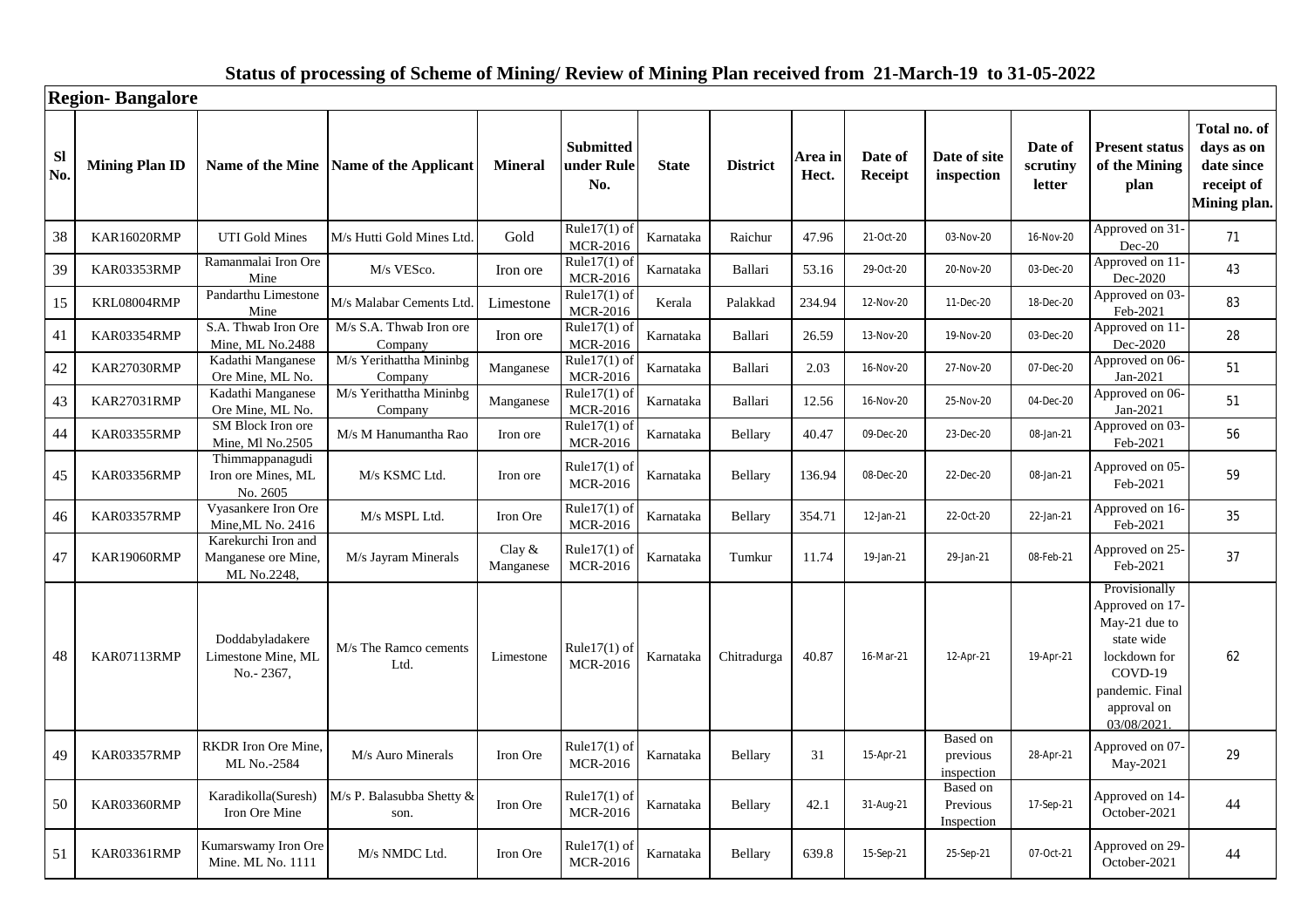|                  | <b>Region-Bangalore</b> |                                                                           |                                                     |                |                                       |              |                 |                  |                    |                                    |                               |                                                |                                                                        |
|------------------|-------------------------|---------------------------------------------------------------------------|-----------------------------------------------------|----------------|---------------------------------------|--------------|-----------------|------------------|--------------------|------------------------------------|-------------------------------|------------------------------------------------|------------------------------------------------------------------------|
| <b>Sl</b><br>No. | <b>Mining Plan ID</b>   | Name of the Mine                                                          | <b>Name of the Applicant</b>                        | <b>Mineral</b> | <b>Submitted</b><br>under Rule<br>No. | <b>State</b> | <b>District</b> | Area in<br>Hect. | Date of<br>Receipt | Date of site<br>inspection         | Date of<br>scrutiny<br>letter | <b>Present status</b><br>of the Mining<br>plan | Total no. of<br>days as on<br>date since<br>receipt of<br>Mining plan. |
| 52               | KAR01198RMP             | Kodla Limestone<br>Mine. ML No.<br>2673/2674                              | M/s Shree Cement<br>Limited.                        | Limestone      | Rule $17(1)$ of<br><b>MCR-2016</b>    | Karnataka    | Kalburgi        | 517.61           | 12-Oct-21          | 03-Nov-21                          | 08-Nov-21                     | Approved on 25-<br>November-2021               | 44                                                                     |
| 53               | KAR03364RMP             | Ramanadurg Iron Ore<br>Mine. ML No. 2141                                  | M/s Sri Kumarswamy<br>Mineral Exports Pvt. Ltd.     | Iron ore       | Rule $17(1)$ of<br><b>MCR-2016</b>    | Karnataka    | Bellary         | 59.36            | 12-Oct-21          | Based on<br>Previous<br>Inspection | 02-Nov-21                     | Approved on 13-<br>December-2021               | 62                                                                     |
| 54               | KAR03365RMP             | Rajapur Iron ore Mine.<br>ML No.2514                                      | M/s K.M Parvathamma                                 | Iron ore       | Rule $17(1)$ of<br>MCR-2016           | Karnataka    | Bellary         | 24.82            | 12-Oct-21          | 21-Oct-21                          | 29-Oct-21                     | Approved on 26-<br>November-2021               | 45                                                                     |
| 55               | KAR03366RMP             | Dharmapuri Iron Ore<br>Mine. ML No. 2160                                  | M/s VESco.                                          | Iron ore       | Rule $17(1)$ of<br><b>MCR-2016</b>    | Karnataka    | Bellary         | 18.46            | 12-Oct-21          | 22-Oct-21                          | 01-Nov-21                     | Approved on 23-<br>November-2021               | 42                                                                     |
| 56               | KAR07114RMP             | Vedanta Iron Ore<br>Mine, ML NO.-2677                                     | M/s Vedanta Ltd.                                    | Iron ore       | Rule $17(1)$ of<br>MCR-2016           | Karnataka    | Chitradurga     | 160.59           | 26-Oct-21          | Based on<br>Previous<br>Inspection | 08-Nov-21                     | Approved on 13-<br>December-2021               | 48                                                                     |
| 57               | KAR07115RMP             | Doddabyladakkere(DB<br>kere) Limestone Ore<br>Mine, Ml. No.-<br>1849/2350 | M/s The Ramco cements<br>Ltd.                       | Limestone      | Rule $17(1)$ of<br><b>MCR-2016</b>    | Karnataka    | Chitradurga     | 48.56            | 08-Nov-21          |                                    |                               | Disapproved on<br>13-January-2022              | 66                                                                     |
| 58               | <b>KAR07116RMP</b>      | Kanchipura Limestone<br>Mine, Ml. No.-2643                                | M/s The Ramco cements<br>Ltd.                       | Limestone      | Rule $17(1)$ of<br><b>MCR-2016</b>    | Karnataka    | Chitradurga     | 122.67           | 08-Nov-21          |                                    |                               | Disapproved on<br>13-January-2022              | 66                                                                     |
| 59               | KAR03367RMP             | Karadikolla Iron Ore<br>Mine, Ml. No.-2546                                | M/s Chowgule and<br>company.                        | Iron Ore       | Rule $17(1)$ of<br><b>MCR-2016</b>    | Karnataka    | <b>Bellary</b>  | 103.68           | 03-Nov-21          | Based on<br>Previous<br>Inspection | 29-Nov-21                     | Approved on 24-<br>December-2021               | 51                                                                     |
| 60               | KAR07117RMP             | John Iron Ore Mine                                                        | M/s Sri R. Praveen<br>Chandra                       | Iron Ore       | Rule $17(1)$ of<br><b>MCR-2016</b>    | Karnataka    | Chitradurga     | 42.13            | 28-Oct-21          | Based on<br>Previous<br>Inspection | 18-Nov-21                     | Approved on 13-<br>December-2021               | 46                                                                     |
| 61               | KAR03368RMP             | Dharamapura Iron Ore<br>Mine, Ml. No.-2543                                | $M/s$ V N K Menon                                   | Iron Ore       | Rule $17(1)$ of<br>MCR-2016           | Karnataka    | Bellary         | 10.31            | 08-Nov-21          | Based on<br>Previous<br>Inspection | 26-Nov-21                     | Approved on 14-<br>December-2021               | 36                                                                     |
| 62               | KAR10099RMP             | Injepalli Limestone<br>Mine, ML No.-2475 &<br>2417                        | M/s Kesoram Industries<br>Ltd. (Vasavadatta Cement) | Limestone      | $Rule17(1)$ of<br><b>MCR-2016</b>     | Karnataka    | Kalburgi        | 897.86           | 16-Nov-21          | Based on<br>Previous<br>Inspection | 30-Nov-21                     | Approved on 17<br>January-2022                 | 62                                                                     |
| 63               | KAR19073RMP             | Karekurchi Iron,<br>Manganese Ore & Red<br>Oxide Mine. ML No.<br>2028     | M/s Karnataka Limpo<br>Cement Industries.           | Iron Ore       | Rule $17(1)$ of<br><b>MCR-2016</b>    | Karnataka    | Tumkur          | 15.55            | 22-Nov-21          | 16-Dec-21                          | 04-Jan-22                     | Approved on 21.<br>January-2022                | 60                                                                     |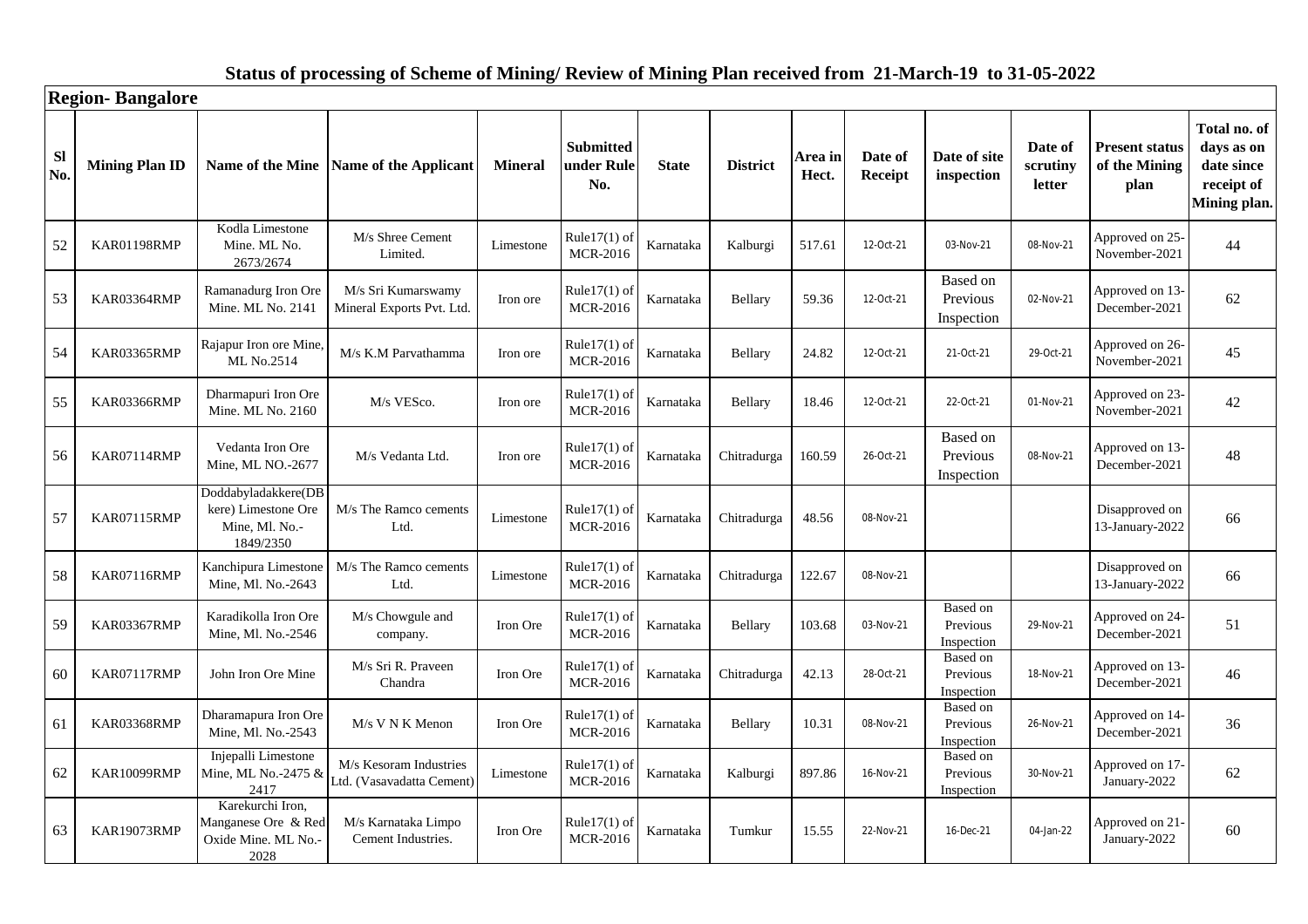|                  | <b>Region-Bangalore</b> |                                                                                   |                                        |                |                                       |              |                 |                  |                    |                                    |                               |                                                 |                                                                        |
|------------------|-------------------------|-----------------------------------------------------------------------------------|----------------------------------------|----------------|---------------------------------------|--------------|-----------------|------------------|--------------------|------------------------------------|-------------------------------|-------------------------------------------------|------------------------------------------------------------------------|
| <b>Sl</b><br>No. | <b>Mining Plan ID</b>   |                                                                                   | Name of the Mine Name of the Applicant | <b>Mineral</b> | <b>Submitted</b><br>under Rule<br>No. | <b>State</b> | <b>District</b> | Area in<br>Hect. | Date of<br>Receipt | Date of site<br>inspection         | Date of<br>scrutiny<br>letter | <b>Present status</b><br>of the Mining<br>plan  | Total no. of<br>days as on<br>date since<br>receipt of<br>Mining plan. |
| 64               | KAR03369RMP             | Ramgad Iron Mine.<br>ML No.-2547                                                  | M/s Zeenath Transport<br>Company       | Iron Ore       | Rule $17(1)$ of<br>MCR-2016           | Karnataka    | Ballari         | 49.73            | 24-Nov-21          | Based on<br>Previous<br>Inspection | 13-Dec-21                     | Approved on 03<br>January-2022                  | 40                                                                     |
| 65               | KAR07118RMP             | Dindadahalli Iron Ore<br>Mine. ML No.-2658                                        | M/s Goa Sponge and<br>power Limited    | Iron Ore       | Rule17(1) of<br><b>MCR-2016</b>       | Karnataka    | Chitradurga     | 10.98            | 13-Dec-21          | 18-Dec-21                          | 24-Dec-21                     | Approved on 05-<br>January-2022                 | 23                                                                     |
| 66               | KAR01370RMP             | Tunga Iron Ore Mine.<br>ML No. 0004                                               | M/s JSW Steel Limited.                 | Iron Ore       | $Rule17(1)$ of<br>MCR-2016            | Karnataka    | Ballari         | 32.68            | 24-Dec-21          | Based on<br>Previous<br>Inspection | 24-Jan-22                     | Approved on 09-<br>February-2022                | 47                                                                     |
| 67               | <b>KAR16021RMP</b>      | UTI Gold Mines. ML<br>No. 2668                                                    | M/s Hutti Gold Mines Ltd.              | Gold           | Rule $17(1)$ of<br><b>MCR-2016</b>    | Karnataka    | Raichur         | 6.38             | 28-Dec-21          | 11-Jan-22                          | 24-Jan-22                     | Disapproved on<br>25-February-<br>2022          | 59                                                                     |
| 68               | KAR03371RMP             | Kallahalli Iron Ore<br>Mine. ML No.2538                                           | M/s Sri H.N.Premkumar                  | Iron Ore       | Rule $17(1)$ of<br>MCR-2016           | Karnataka    | Ballari         | 19.29            | 24-Dec-21          | 06-Jan-22                          | 20-Jan-22                     | Disapproved on<br>22-February-<br>2022          | 60                                                                     |
| 69               | KAR07119RMP             | Doddabyladakere(DB<br>kere) Iron<br>&Manganese Ore<br>Mine, Ml. No.-<br>2626/2639 | M/s SJMP Holdings                      | Manganese      | Rule $17(1)$ of<br><b>MCR-2016</b>    | Karnataka    | Chitradurga     | 40.07            | 03-Jan-22          | 07-Jan-22                          | 02-Feb-22                     | Approved on 17-<br>February-2022                | 45                                                                     |
| 70               | KAR03372RMP             | Thimmappanagudi<br>Iron ore Mines, ML<br>No. 2549                                 | M/s H G Rangan Goud                    | Iron Ore       | Rule $17(1)$ of<br>MCR-2016           | Karnataka    | Ballari         | 46.2             | 11-Jan-22          | 29-Jan-22                          | 10-Feb-22                     | Approved on 25-<br>February-2022                | 45                                                                     |
| 71               | KAR01373RMP             | Venkatagiri Iron Ore<br>Mine. ML No. 2551                                         | M/s Lakshmi Minerals                   | Iron Ore       | Rule $17(1)$ of<br><b>MCR-2016</b>    | Karnataka    | Ballari         | 21.73            | 18-Jan-22          | $28$ -Jan- $22$                    | 17-Feb-22                     | Withdrawn by<br>the Lessee on 04-<br>March-2022 | 45                                                                     |
| $72\,$           | KAR01374RMP             | Jaisinghpur Iron Ore<br>Mine. ML No. 2545                                         | M/s Lakshmi Minerals                   | Iron Ore       | Rule $17(1)$ of<br><b>MCR-2016</b>    | Karnataka    | Ballari         | 34.14            | 18-Jan-22          | $27$ -Jan- $22$                    | 17-Feb-22                     | Withdrawn by<br>the Lessee on 04-<br>March-2022 | 45                                                                     |
| 73               | KAR10103RMP             | Ferozabad Limestone<br>Mine. Ml No. 2558                                          | M/s Gulburga Cement Ltd.               | Limestone      | Rule $17(1)$ of<br><b>MCR-2016</b>    | Karnataka    | Kalburgi        | 765.22           | 10-Feb-22          | 24-Feb-22                          | 07-Mar-22                     | Disapproved on<br>01-April-2022                 | 50                                                                     |
| 74               | KAR03377RMP             | Jiginahalli Manganese<br>Mine. ML No.-2482                                        | M/s Marwa Mining<br>Company.           | Manganese      | Rule $17(1)$ of<br><b>MCR-2016</b>    | Karnataka    | Ballari         | 22.45            | 10-Mar-22          | 17-Mar-22                          | 06-Apr-22                     | Approved on 12-<br>April-2022                   | 33                                                                     |
| 75               | KAR03378RMP             | Jaisinghpur Iron Ore<br>Mine. ML No. 2545                                         | M/s Lakshmi Minerals.                  | Iron Ore       | Rule $17(1)$ of<br><b>MCR-2016</b>    | Karnataka    | Ballari         | 34.14            | 10-Mar-22          | Based on<br>Previous<br>Inspection | 04-Apr-22                     | Approved on 21<br>April-2022                    | 42                                                                     |